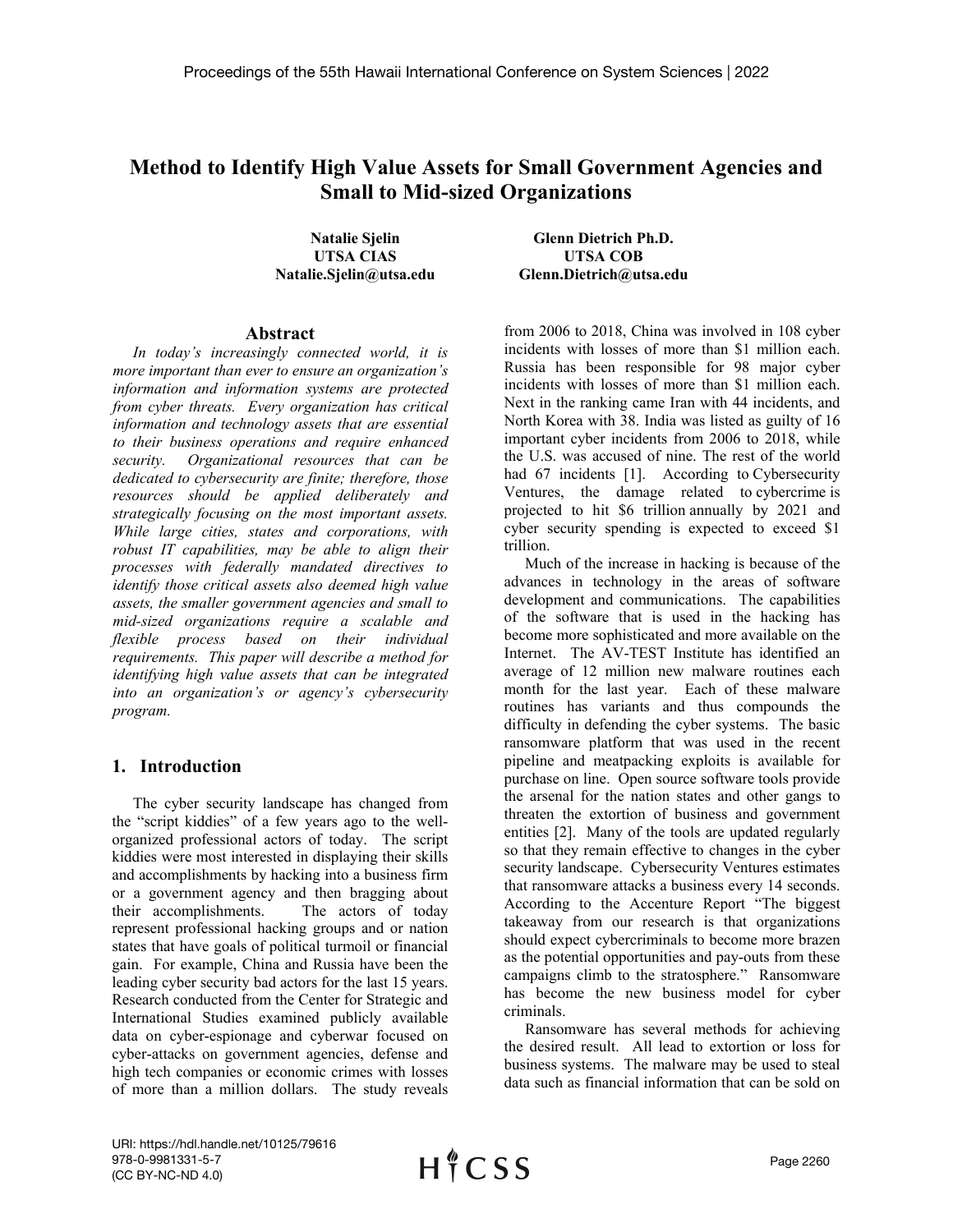the black market or used for identity theft. Software is frequently used to encrypt data files that can be returned to normal only after a ransom is paid and an encryption key is provided. The data threat may be to make confidential data public, embarrassing someone in particular, which could become a political situation. It may be used to steal credentials that can be used to sign on to other systems. Frequently, the malware is used to attack the business systems. However, attacks can also be targeted to industrial control systems such as the electric grid or a petroleum distillation tower. Regardless of the target, they all have the same message; pay or suffer the consequences.

With the current computing and communication technology, it is not possible to have a system that cannot be hacked. Systems have to be designed so that they are resilient and important functional assets are well protected. This protection process begins with determining the value of system components and functions.

High Value Assets (HVAs) is the term that describes critical assets that support a community's or organization's mission or critical operations, including critical information that is processed, stored, or transmitted. These assets, systems, and datasets may contain sensitive controls, or data making them of high interest to criminal, politically motivated or state-sponsored actors. These malicious actors may be particularly interested in targeting these assets for direct exploitation of data or to cause a loss of confidence by the public. Adapting a strategy to assist a community and the organizations within it to identify and prioritize high value assets will enable them to dedicate people and financial resources to those assets ensuring better security and resiliency of HVAs.

## **2. Traditional Methods to Value Assets**

Organizations have been using valuation methods since the early 1900's to determine the value of the business. In the 1960's valuating assets emerged to improve business decisions. Asset valuation is a process to determine the value of tangible and intangible assets. Common methods of asset Common methods of asset valuation include the Cost Method, Market Value Method and Standard Cost Method [3]. The cost method is based on the value of the historical price when the asset was purchased. This method is used to recognize the asset in inventory and fixed asset accounting. The market value method is based on the value of the asset on the market or the projected price when sold. This method is helpful when determining a replacement value for an insured asset. The third

common method used is the standard cost method which uses expected costs instead of actual costs. This method is done by obtaining the recording differences between expected and actual costs. The standard cost method is generally used to measure cost control and performance to assist in determining profit margins based on projected costs [4]. There are many reasons to value organizational assets such as identifying the right price for an asset to ensure the organization does not overpay; to determine the value of the business; to determine collateral when a company applies for a loan; and verifying the value of assets as part of an audit. While each of these methods have useful purposes, none of them have a risk management approach that would apply to cybersecurity.

# **3. Federal Directives and HVA Approach**

The Federal HVA Program initiative was established in 2015 through a directive from the Office of Management and Budgets (OMB). OMB Memorandum M-16-04, Cybersecurity Strategy and Implementation Plan (CSIP) directs the Federal<br>Civilian Government to strengthen their Civilian Government to strengthen their cybersecurity through five objectives. One of the objectives requires agencies to have prioritized identification and protection of high value information and assets, resulting in the HVA Program [5].

December 2016, OMB Memorandum M-17-09 defines HVA in a single definition and is updated in December 2018 through OMB Memorandum M-19- 03 to provide flexibility by adding multiple categories under which an agency may designate an HVA. The categories defined for identifying critical assets are:

- Informational Value the information or information system that processes, stores, or transmits the information is of high value to the government or its adversaries
- Mission Essential the agency that owns the information or information system cannot accomplish its Primary Mission Essential Functions (PMEFs) as approved in accordance with PPD-40 National Continuity Policy, within expected timelines without the information or information system
- Federal Civilian Enterprise Essential (FCEE) the information or information system serves a critical function in maintaining the security and resilience of the federal civilian enterprise.

Federal Information Processing Standards Publication 199 (FIPS PUB 199), February 2004,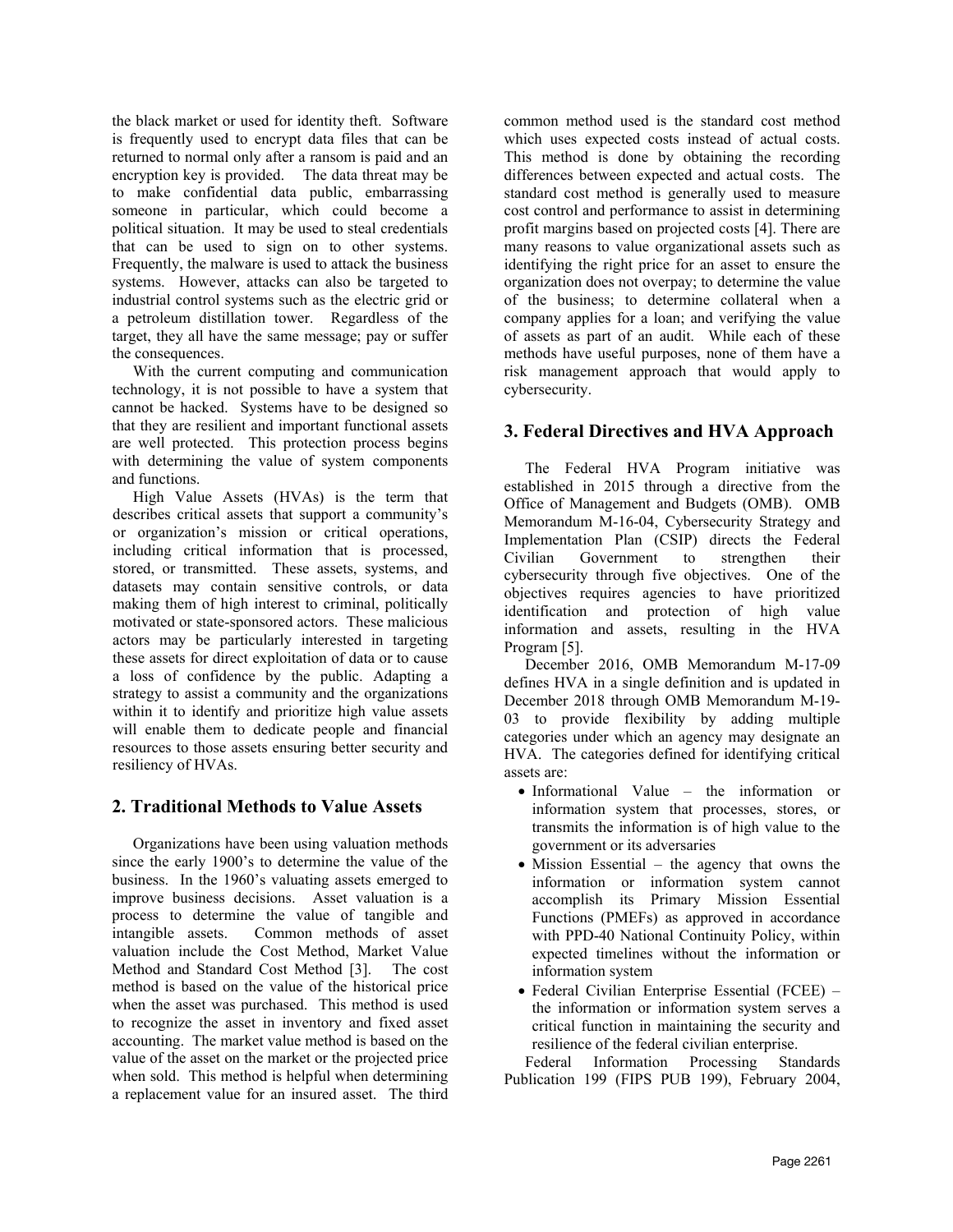defines the security categories for both information and information systems and defines three levels of potential impact (low, moderate, high) on organizations or individuals if a security breach were to occur [6]. The context of the impact must take place within the organization and pertains to the overall national interest. The potential impacts are defined as follows:

- Low the loss of confidentiality, integrity, or availability could be expected to have a limited adverse effect on organizational operations, organizational assets, or individuals.
- Moderate the loss of confidentiality, integrity, or availability could be expected to have a serious adverse effect on organizational operations, operational assets, or individuals.
- High the loss of confidentiality, integrity, or availability could be expected to have a severe or catastrophic adverse effect on organizational operations, organizational assets, or individuals.

The federal directives are focused on national security to include protecting national resources, the economy, citizens and institutions. The established Federal HVA Program cannot be applied directly to non-federal organizations. Although, many of the directives could be used as guiding principles for a HVA program, a new program must be developed that is flexible and scalable enough to be implemented by State, Local, Tribe and Territory (SLTT) jurisdictions based on their individual requirements and can be modeled from the Federal Government's HVA Program. Additionally, small to mid-sized organizations would also benefit and could use this modified approach.

## **4. HVA Model Criteria**

The development and implementation of a model will provide a step by step approach allowing all organizations no matter their size, extent of their resources or maturity in cybersecurity to improve their efforts to identify and protect high value assets critical to the organization. Defining the state of the organizations that will use this model is needed to identify areas of consideration to establish criteria to craft the model.

### **4.1 Defining the SLTT Landscape**

Research conducted to establish criteria included gathering and reviewing documentation describing the SLTT landscape and interviews with SLTT organizations. The purpose of the research was to gather information regarding Information gather information regarding Information Technology (IT) capabilities associated with HVAs, to identify terminology, tools, best practices and lessons learned that may exist.

Research documentation included published reports, studies, articles, and reviews focused on the SLTT landscape associated with IT capabilities and resources, asset management practices, risk management processes and other characteristics that support an overall understanding of SLTT capabilities. The documents included in this review are as follows:

- 2020 Deloitte-National Association of State Chief Information Officers (NASCIO) Cyber Security study
- Nationwide Cybersecurity Review (NCSR) 2019 published by the Multi State-Information Sharing and Analysis Center (MS-ISAC)
- 2020 National Preparedness Report published by the Department of Homeland Security (DHS)
- 2019 National Preparedness Report published by DHS
- Cybersecurity 2016 Survey by the International City/County Management Association (ICMA)

Eight interviews were conducted from November 2020 – February 2021. The interviews were a mix of state, local and critical infrastructure entities. The organizations interviewed also represented urban and rural localities. The backgrounds of the interviewees were both technical and non-technical.

The SLTT ecosystem includes or may encompass State, Local, Tribe and Territory governments, as well as critical infrastructure and industry partners, which include small businesses, public-private partnerships, and other entities. Other entities include organizations such as independent school districts (ISDs), community colleges, or universities.

Many SLTT entities are interconnected and there is a growing concern that cyber-attacks targeting smaller public entities put state assets at risk. A 2020 Deloitte-NASCIO Cyber Security study found that "smaller public entities—such as counties, cities, towns, and educational institutions—may be particularly vulnerable ... 40% of Chief Information Security Officers (CISOs) said they feel only somewhat confident that their state assets are adequately protected from cyberattacks targeting local government." [7]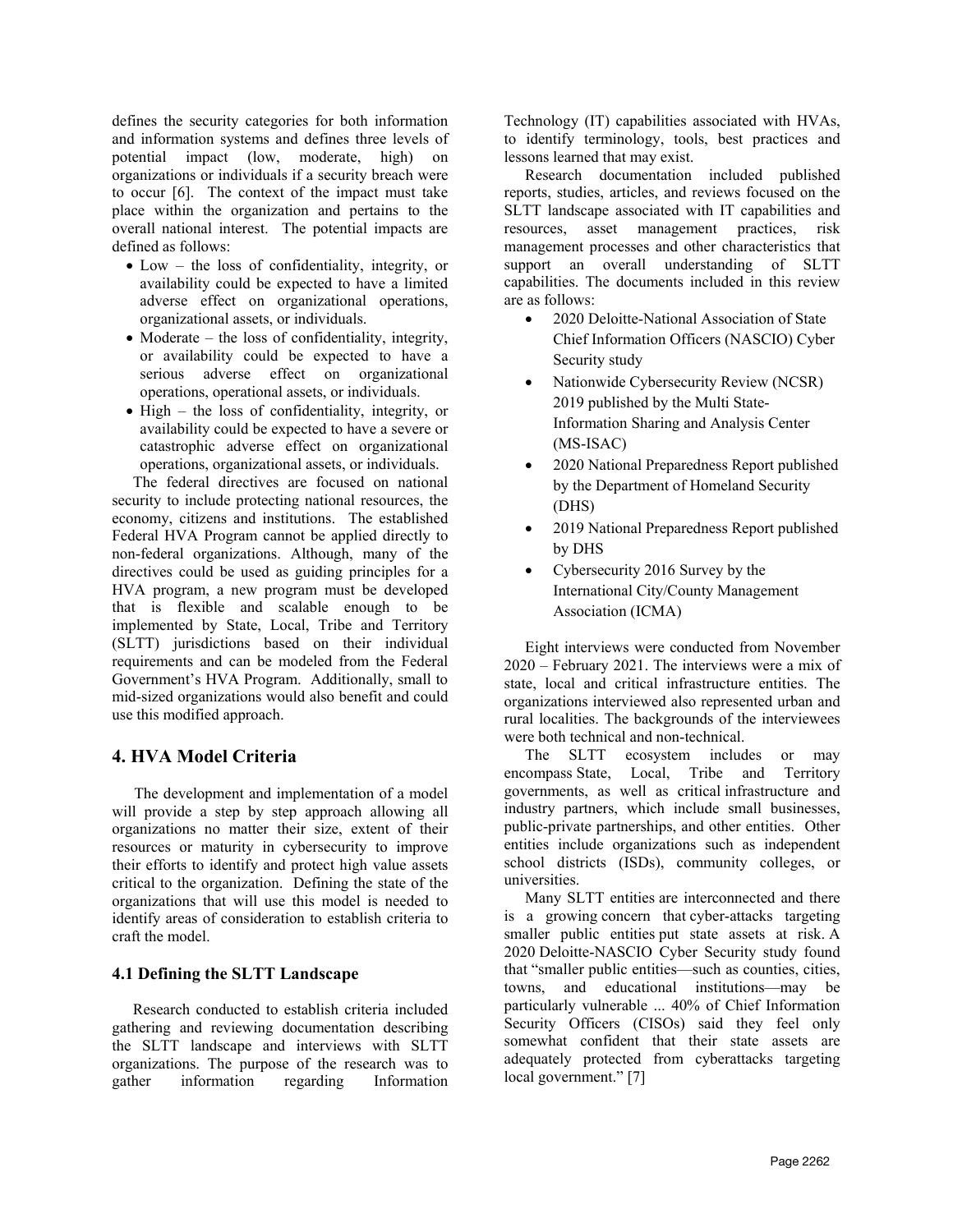#### **4.2 Governance Structures**

SLTT governance structures broadly fall into three categories: centralized, decentralized, and hybrid structures as shown in Figure 1. These structures may vary even within a particular SLTT entity. In a 2019 survey of SLTT entities, over 95% of states and 75% of localities identified as having centralized or hybrid governance structures. [8]

**Participation volume of centralized, decentralized, or hybrid governance structures within the Local peer group.** Data collected in analyzing the 2,523 local organizations that participated in the 2019 NCSR.



### **Figure 1. Governance Structures, 2019 Nationwide Cybersecurity Summary Report**

Interviewed cities and states having decentralized and hybrid governance structures expressed one of the challenges they encounter is that there are some stakeholders who would need to voluntarily participate in certain initiatives such as an HVA program. As an example, the mayor of a city may not have direct authority over some county officials to discuss IT assets. At the state level, each agency assesses and implements their own asset management practices and are not required to report high value assets to the state.

**Criteria Observation #1** – the model must include guidance or an introduction that explains why an HVA Program is important and how it can assist any community to improve their cybersecurity posture by protecting their most critical information and information systems.

#### **4.3 Resources**

Resources refer to the people, money, and existing assets of an organization. The resources available and allocated by SLTTs varies widely. Through the interviews, each organization reinforced resources are limited. The IT, security and risk management capabilities varied tremendously across the interviewed organizations. The range spanned from

one rural organization having no IT capabilities to states with considerably more resources but still not enough to do everything they would like to do.

Various reports describe IT and security capabilities in the SLTT community. The 2019 Nationwide Cybersecurity Review (NCSR) utilizes a maturity scale that assesses how an organization is addressing the different activities within the NIST Cybersecurity Framework (CSF). According to the report, larger organizations have a greater IT capability and tend to score higher when implementing the NIST CSF. Figure 2 states that organizations with 25 or more IT employees score 19%, however the chart also shows that only 22% of the participants have that level of staffing.

**Summary of IT full-time employee staffing for NCSR participating organizations.** Data collected in analyzing the number of IT staff within an organization. This data reflects all 3,135 participants of the 2019 NCSR.



• Organizations with 25 or more IT employees score 19% higher than organizations with less than 25 IT employees

#### **Figure 2. IT Full-time Employee Staffing, 2019 Nationwide Cybersecurity Summary Report**

Another key point from the NCSR is, "Dedicated security staffing also correlates to higher maturity scores." 78% of NCSR participants reported their organizations have less than five full-time security employees. With a lack in security staffing, it is difficult to begin assessing and implementing an appropriate cybersecurity program.

A survey from the International City/County Management Association (ICMA) found that less than 1% of local governments have a dedicated cybersecurity department or unit [9].

Challenges identified through the interviews reflected several insights that must be considered in the development of the model:

- **Time:** Personnel in small organizations wear multiple hats and should consider the amount of time needed for the HVA Program. Larger organizations will have more assets and will need to dedicate more time to the program.
- Personnel: Minimal personnel, in some cases there are no personnel, dedicated to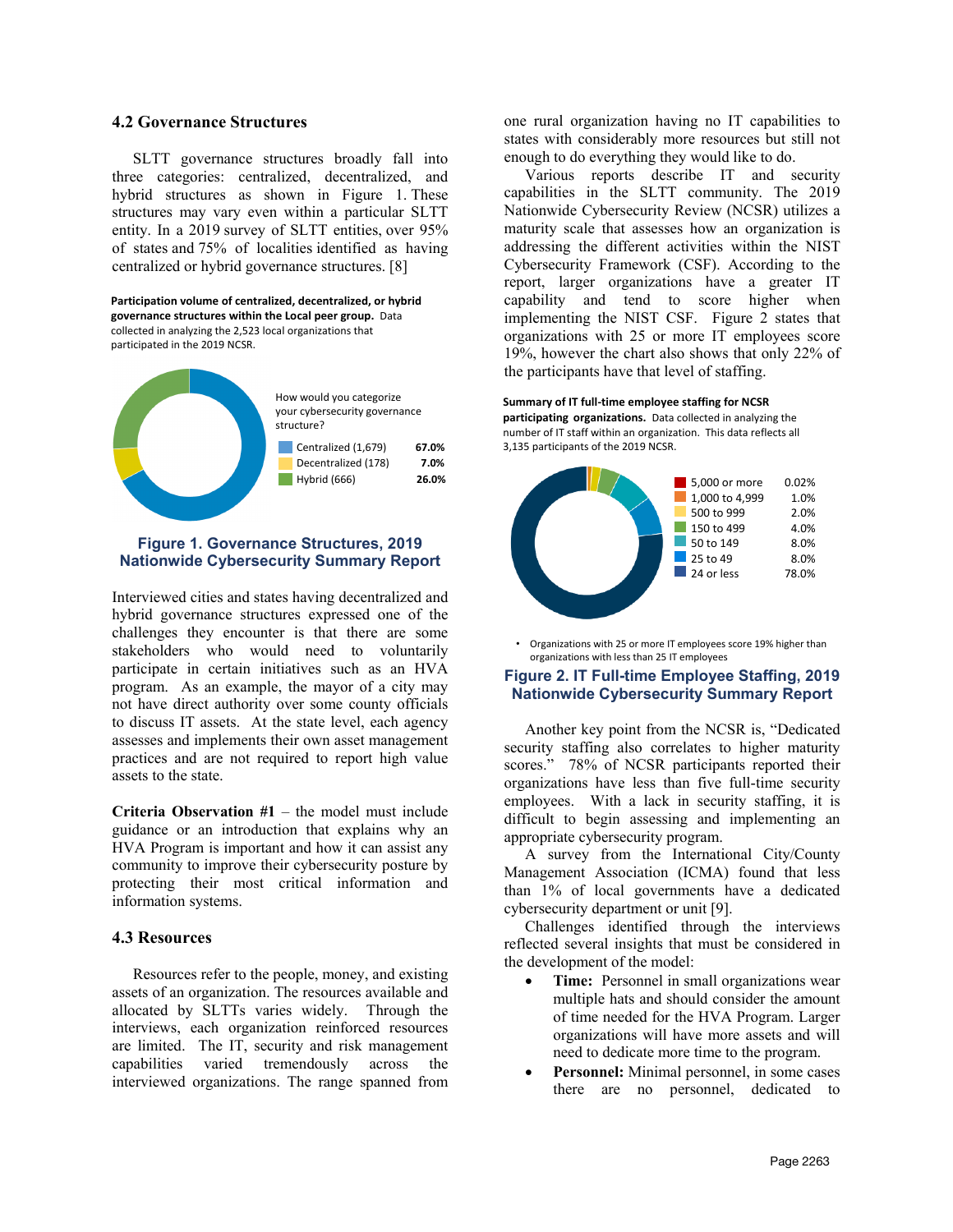information technology, risk management, and cybersecurity efforts. Training for personnel is needed but cannot cost much.

**Budget:** A high area of concern and creative measures are often taken to find funding for IT enhancements such as not hiring unfilled positions to redirect funds for IT projects.

**Criteria Observation #2** – the model must include no and low cost solutions for implementation.

**Criteria Observation #3** - the model must be easy to understand for personnel with any level of IT maturity

**Criteria Observation #4** – implementation must have a flexible time period.

**Criteria Observation #5** – functions should be described (tasks that need to be accomplished) rather than roles as there may be limited personnel to accomplish the objectives.

### **4.4 Existing HVA Program Elements**

Some elements needed for identification of HVAs may exist in established organizational plans; however, the DHS 2020 National Preparedness Report indicates that 74% of communities reported gaps in planning and updating cybersecurity plans, and 76% identified updating cybersecurity plans as an area of high priority. Another consideration referenced in this report is a large portion of cyber infrastructure in communities is owned and managed by the private sector, highlighting the dependency of this capability on strong stakeholder relationships—a functionality that challenges many communities in the nation. Communities also reported that they have relatively low confidence in their assessment of their current cybersecurity capabilities. Therefore, communities appear to recognize cyberattacks as a concerning threat, but they may not fully understand their cybersecurity capabilities [10].

Insights from the interviews that should be considered in the model are as follows:

- **No cyber integration:**
	- o Some of the SLTT organizations have risk management programs on the physical side but have not integrated cyber into it.<br>Disaster re
	- o Disaster recovery, continuity and incident response plans are way behind regarding the integration of cyber.

### • **HVA elements:**

o Aspects of the HVA may be included in the organizations Information Security Policy or Risk Management and existing processes.

#### • **Education/Awareness needed:**

- o The business/system owners are responsible for categorizing assets and assigning them in the system of record. Most do not have a technical background.
- o Executive leadership and system owners may not really management.
- **Process involves multiple entities:**
	- o Information security is under the compliance department rather than IT.

**Criteria Observation #6** – a review of existing policies, procedures and plans for specific HVA related elements should be included to assist in identifying potential HVAs.

**Criteria Observation #7** – a compelling introduction should be developed and shared with nontechnical system owners and leadership describing the value proposition of including the HVA methodology into a cybersecurity program.

**Criteria Observation #8** – tools, templates and checklists should be included to simplify the overall process as much as possible.

# **5. Method for Identifying HVAs**

Federal agencies are primarily responsible for designating their HVAs, however, DHS may also designate HVAs for an agency if the asset has the potential to impact national security. OMB M-19-03 directs each federal organization to report their nonnational security HVAs to DHS. The SLTT organizations interviewed, indicated that organizations within a state are individually responsible for the management and protection of their assets and are not required to report HVAs to the state. State coordination is primarily voluntary. As stated previously, organizations often include non-technical business/system owners for categorizing assets and assigning them in the system of record. This makes it increasingly important for organizations to understand the need to identify HVAs and to have an easy to use method for identifying critical assets.

Every organization has high value assets that require additional protective measures. A core activity in securing the organization's environment is to identify and prioritize these high value assets. The first step is to determine if an asset is of high value. Described here are three primary areas that can be assessed as directed by OMB M-19-03 [11].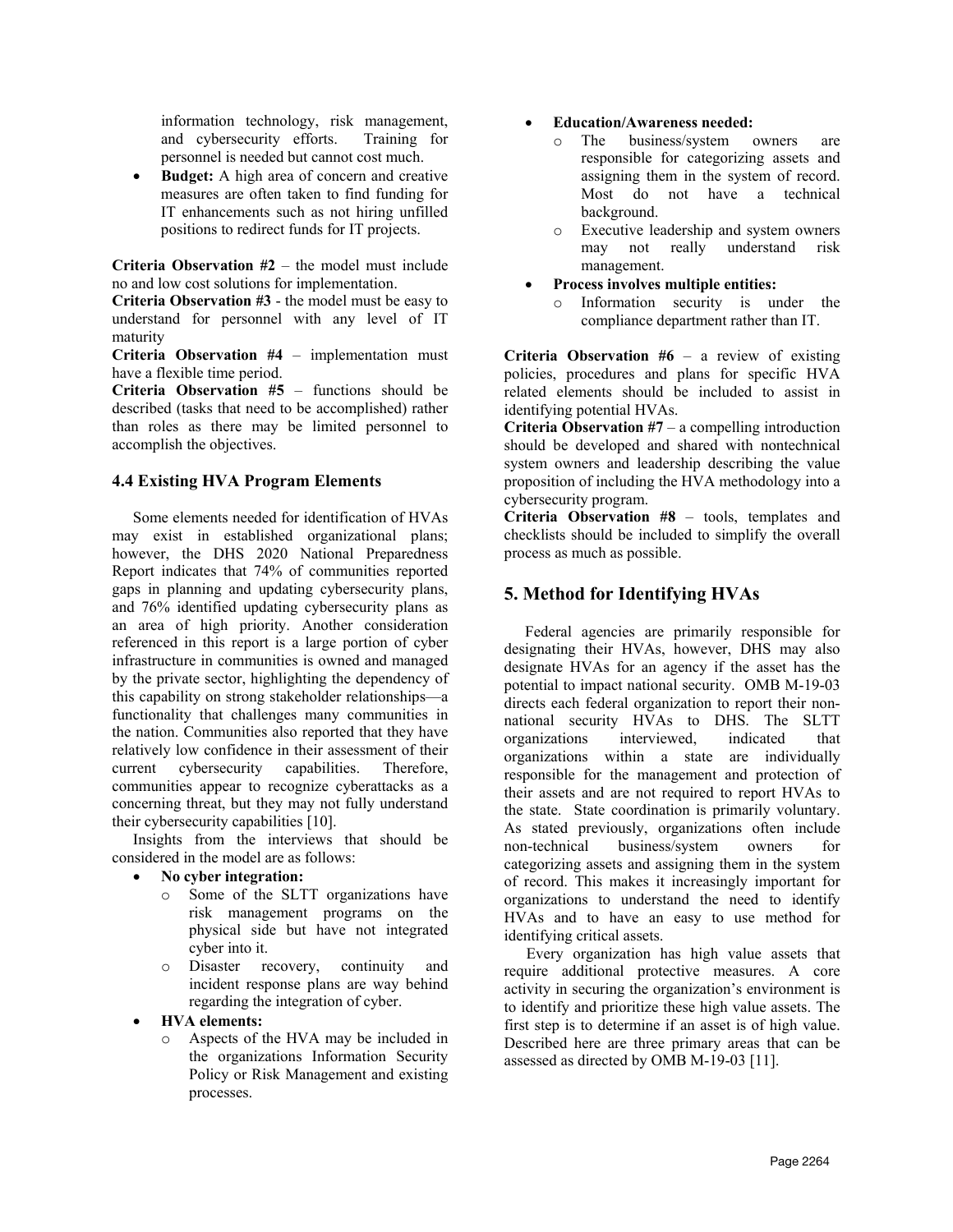- 1) Informational Value any information or other asset that has great value to the organization or its competitors.
- 2) Mission Essential Functions (MEFs) the information and information systems associated with the organizations mission. MEFs are those assets if unavailable, modified, corrupted or exposed would have a significant impact on the organization's ability to offer its services or complete its mission.
- 3) Protective assets those assets used for security or resilience. Security and resilience are not the same. Security assets are needed to protect the organization from attacks and breaches while resilience focuses on continuing business operations even after an attack has occurred.

Overall, an asset should be considered of high value if it has the potential to have an enterprise-wide impact. This includes cross functional processes such as operations and compliance. Reputational damage should also be considered.

The most important concept here is for the organization to recognize identifying HVAs is the activity of locating the organization's most critical information and information systems that are associated with their business mission and their ability to provide organizational security and resiliency.

## **5.1 Mission Essential Functions**

The first step in identifying HVAs is to analyze the organization's mission and to determine what services and functions are essential. Essential services/functions are the highest priority for an organization to maintain, with minimal disruption, during all incidents or emergencies. A critical function is a service or a collection of services, normally performed by a business unit, that must continue at an acceptable level and without interruption; or the service must restart within a given timeframe after a disruption. An essential service or function will meet at least one of the following conditions:

- **Health and safety –** A service that when not delivered, creates an impact on health and safety of individuals; preserves life, prevents injury, or protects property.
- **Business failure –** A service that may lead to failure of a business unit if activities are not performed within a specific time period.
- **Required by law –** A service that must be performed to satisfy regulatory requirements; is required by law or a regulatory authority.
- **Significant impacts –** A service, if not performed, will significantly impact the business, its customers or partners. The impact may be immediate or may occur over a period of time.
- **Critical activities with downtime constraints** - Critical activities that cannot cease; activities that must be continued under all circumstances or cannot suffer a significant interruption; activities that must resume within a very limited amount of downtime.
- **Driven by mission** Activities are driven by mission and are identified through a business process.
- **Supports critical functions** Provides indispensable support for provision of other critical functions.
- **Vital support to others** Provides vital support to another department, unit, or organization (with critical functions).
- **Financial** A system that is connected to a major revenue source.

There are many important and necessary functions, but this does not make them essential. A review of the identified functions should be done to determine if it is essential to the business. One way to make the distinction between essential or nonessential is to determine if the function is necessary during a disruption and must continue during emergencies. Essential functions are both important and urgent. Functions that can be deferred until after an emergency should be considered as non-essential.

Another way to identify MEFs is to leverage work that has already been done in the organization and documented. As an example, organizations that have completed a continuity plan may have already identified some or all of the essential functions that have the potential to negatively impact the business due to an emergency, incident or disruption. Other organizational documents that may identify MEFs are:

- Business Continuity Plan (BCP)
- Continuity of Operations Plan (COOP)
- Disaster Recovery Plan (DRP)
- Memorandum(s) of Understanding (MOUs)
- Service Level Agreements (SLAs)
- Audit reports
- **Contracts**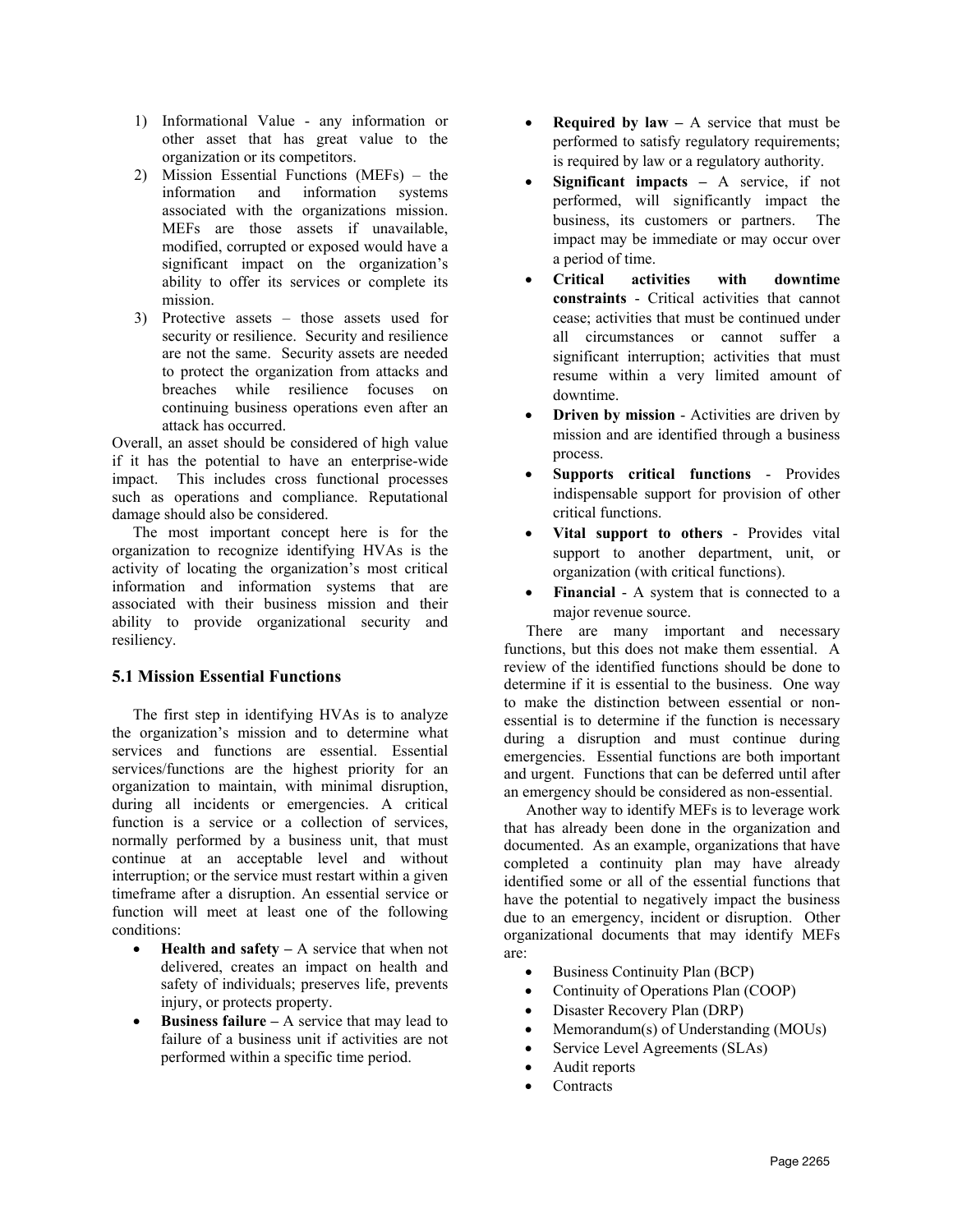DHS published a list of validated primary mission essential functions by federal department or agency such as DHS, Department of Defense (DOD), Department of Justice (DOJ), Department of Transportation (DOT), and Health and Human Services (HHS) to name a few [12]. Some of the essential functions listed include:

- DHS Screen and secure the borders; Protect critical infrastructure, Enforce Homeland Security laws
- DOD Formulate national defense policy; Protect and defend the country; Conduct domestic emergency response
- DOJ Advise and represent the President, Protect Senior Officials and the Courts, Fight Terrorism and Espionage
- DOT Assure defense transportation infrastructure; Respond to transportation disruptions; Operate national airspace systems
- HHS Monitor and respond to health challenges; Oversee safety of medical products; Provide medical care and services

Many of the federal essential function examples do not apply to non-federal organizations. However, some of them can be modified to better reflect essential functions that may be found in SLTT and private organizations. A third approach to identifying essential functions is for organizations to review their mission and match relevant essential functions from this modified list. Additional functions may be added or those that don't precisely match can be modified. The modified list of essential functions includes:

- **Manage Finances:** Manage the organization's finances enabling continual operation of essential services and sustaining public confidence in the organization's ability to meet financial obligations. These may include but are not limited to disbursement of payments, collection of receipts, financial obligations and activities.
- **Emergency Response:** Provide emergency response capabilities. SLTT response may include law enforcement, fire, medical, and search and rescue services.
- **Maintain Situational Awareness:** Provide strategic-level situational awareness, information sharing, and decision support to leadership at all levels of government for incidents (all threats and all hazards).
- **Coordinate Continuity and Incident Response:**

capabilities and manage implementation of incident response efforts.

- **Maintain Operational Communications:** Ensure the continuity of operations and reconstitution of critical electronic communications systems and services.
- **Monitor and Respond to Health Challenges:** Prepare for, mitigate, respond to, and recover from public health and medical emergencies.
- **Protect Critical Infrastructure:** Provide security, reduce vulnerability, and ensure resilience of the Nation's critical infrastructure and cyberspace from terrorism, criminal activity, and environmental hazards to ensure the delivery of essential services and functions.
- **Secure Sensitive Information:** Ensure sensitive information such as PII, PHI, PCII, Law Enforcement/Investigative Information, and other sensitive data is available to those who require access and protected from unauthorized disclosure or modification.
- **Support other Critical Functions:** Identify, protect and manage information and information systems required for another agency or organization's mission essential function. This pertains to organization's who have an essential function that is based on requests or assistance needed from others. An example would be an organization whose mission is to coordinate emergency actions after a disaster. This coordination doesn't occur unless a request and information of what is needed is provided.

## **5.2 Critical Assets**

Critical assets as mentioned previously, can also be any information or other asset that has great value to the organization, its competitors or adversaries. This may include but is not limited to:

- Trade secrets, patents, copyrights
- Financial data
- Customer data
- Sales information
- Human resource information
- Proprietary software
- Scientific research
- Schematics
- Internal processes [13]

Other assets that may be considered HVAs include those critical assets that may impact confidentiality integrity, and/or availability, and those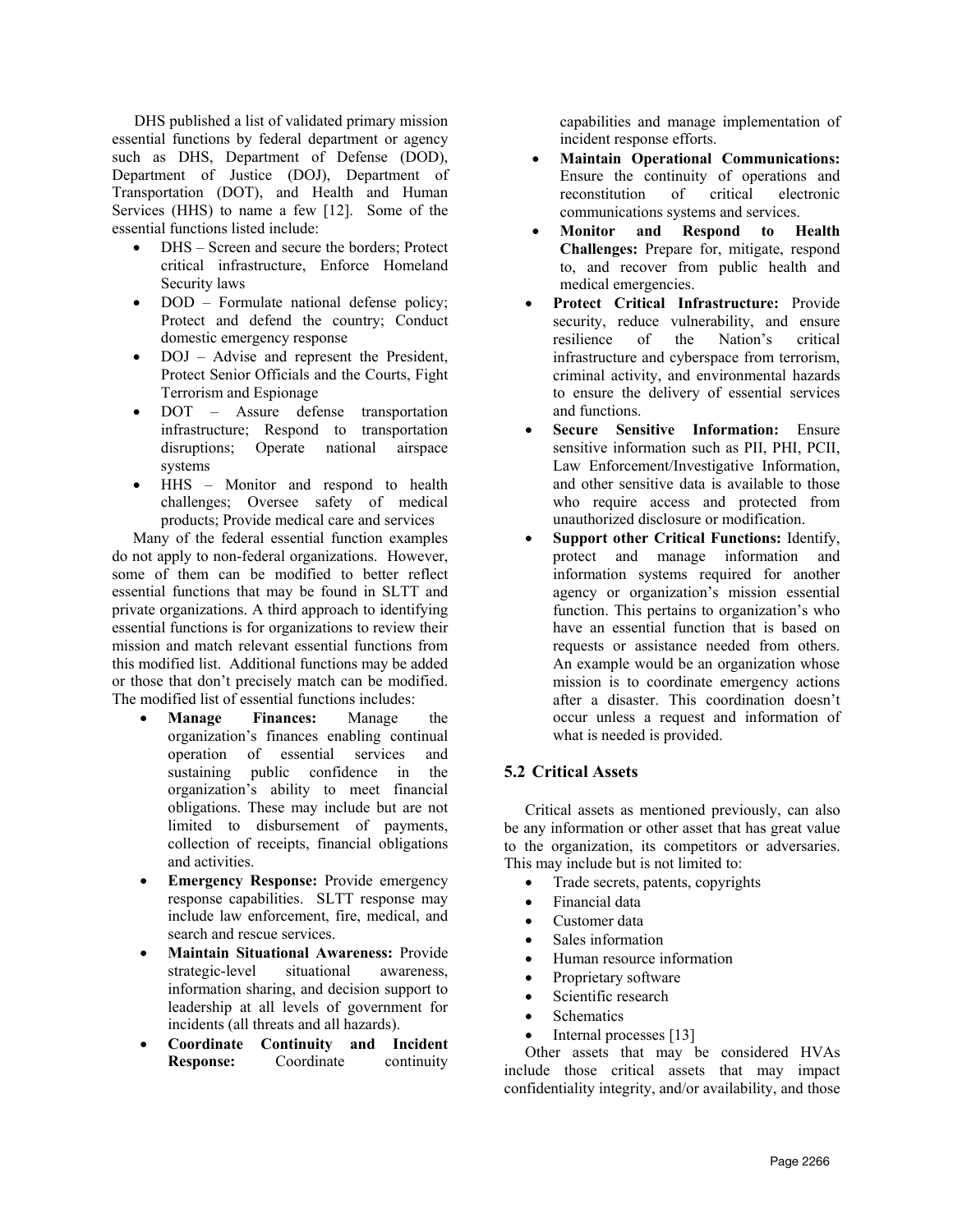assets that provide security and/or resilience to the organization. In addition, interconnections and dependencies must be documented to recognize the relationships between systems. A system that by itself may not be initially identified as an HVA, may be designated an HVA if the system is connected to or facilitates the operations of significantly important subsystems that can impact an HVA and its ability to perform a mission [14].

Existing documents in the organization that may assist in identifying these critical assets may include:

- Business Impact Analysis (BIA)
- Risk Assessment Report
- Risk Impact Assessment
- Risk Register
- System Security Plan (SSP)
- Security-related policies
- Network Diagrams
- Data Flow Diagrams
- Plan of Action & Milestones (POA&M)

## **6. Determining HVAs**

The process for identifying HVAs may involve system owners throughout the organization who may be nontechnical. These system owners will likely be focused on identifying assets that are most critical for their role within the organization rather than evaluating the HVA as a critical asset for the overall organization. In addition, the criteria observations listed earlier must be considered, recognizing the model must take into consideration organizations that may have limited or no IT capability and the process should be easy enough to implement no matter the IT maturity level of the staff completing this step. These considerations can be addressed by developing a criterion for identifying an HVA based on the MEFs and critical assets. The criteria will assist system owners to evaluate the MEF and critical asset found in their area and apply a standardized method to assess its importance to the overall organization and to identify dependencies and interdependencies that may exist. Prior threat assessments, risk assessments or audits could be used for the development of the criterion.

A rationale should then be developed and implemented based on the unique requirements of the organization. The rationale is applied to each HVA to determine a finalized list of HVAs that may impact the ability of the organization to accomplish its mission. The tailored rationale may include continuity considerations specific to the organization such as:

- If access was lost, which assets or functions would generate the most inquiries in regard to when it will be reinstated?
- How long can this asset be unavailable before it negatively impacts the organization's ability to provide services or functions?
- Based on the total number of personally identifiable information (PII) records the organization has, how many records does this asset store or process?
- Based on threats to confidentiality, integrity and availability for this asset, what is the level of impact on the organization in the event of a compromise?
- If this system or asset was compromised, would it adversely impact a mission essential function?
- How many mission essential functions does this asset support?

## **7. Prioritizing HVAs**

Once a comprehensive inventory list of HVAs is documented for the organization, a process to prioritize the HVAs will be needed. The method used for this initiative will be focused on scoring the HVAs to identify the most critically important asset where compromise would have the most damaging impacts to the organization. Multiple scoring factors should be included in determining the highest value assets. The following are potential factors that could be used or modified:

- **Data Type –** is the data processed or stored by this HVA of interest to a malicious actor or competitor.
- **Sensitivity of Data** what level of sensitivity is the data processed or stored by this HVA
	- o Level 0 Available to the Public
	- o Level 1 Organization Confidential
	- o Level 2 Legal/Compliance Sensitive
- **Data Volume –** what percentage of the organizational data is processed or stored by this HVA
	-
	- $\begin{array}{cc}\n 0 & -25\% \\
	0 & 26 50\%\n \end{array}$  $26 - 50%$
	-
	- $\frac{51 75\%}{20}$  $76 - 100\%$
- **Interconnections –** how many systems/assets support this HVA
- **Dependencies**  how many internal HVAs are supported by this HVA
- **External Dependencies** are there external system dependencies associated with this HVA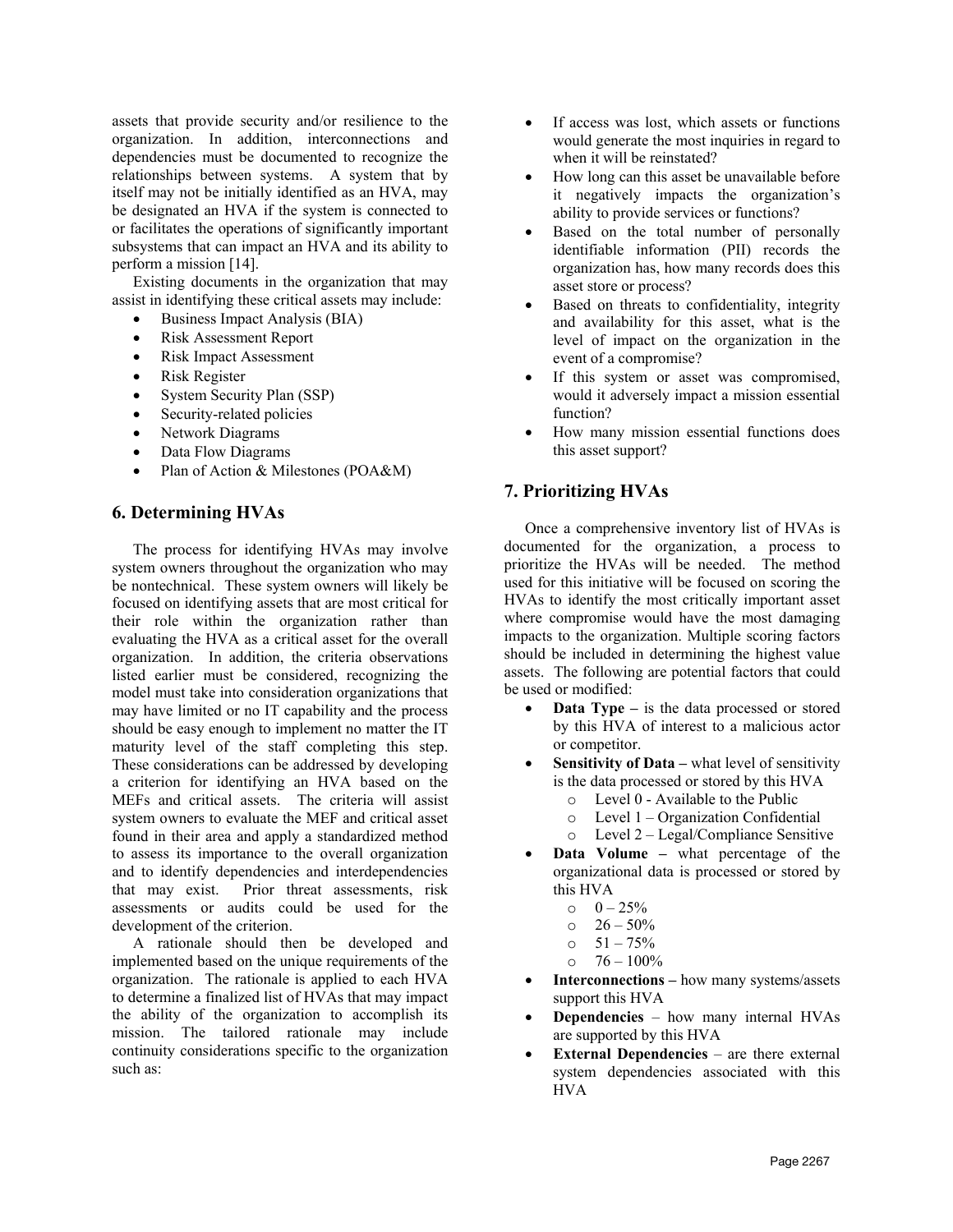• **Other Considerations** - are there other considerations the organization may have to rank this HVA higher

Answering each of these questions, and/or other questions the organization develops, with a numbering scheme or value, as shown above, will provide a standardized method for the organization to prioritize all HVAs within the organization. This prioritized inventory of HVAs is the first step to enable the organization to know which assets are of the highest value and should have additional protections.

The time allotted for this process should be flexible as indicated in the criteria observations. There needs to be ample time to go through the process but not too much time where the initiative can lose its momentum to competing priorities. Allocating  $30 - 45$  days, based on the organization's schedule, allows time for the system owners to go through the process to identify HVAs in their respective areas and return a list of HVAs to a designated HVA program coordinator or point of contact. The HVA coordinator can then reconcile the identified HVAs received from each system owner and compile a comprehensive list of HVAs that are then prioritized creating an inventory of HVAs for the organization.

## **8. Next Steps**

At the completion of this process, the organization's high value assets have been:

- 1) Identified
- 2) Examined from the organization's perspective and interests
- 3) Reviewed for potential threats from a competitor or adversary
- 4) Prioritized
- 5) Inventoried

This model enables the organization to clearly understand the risks associated with their most critical assets. Incorporating the HVA identification method, provides the organization with tangible and actionable information they can use to make more informed decisions and can create an action plan to better secure and protect those assets. While this model is beneficial for all organizations, the model can serve the smaller communities and agencies by providing them with steps that can increase their overall awareness of their assets and assist them in developing a plan that is flexible enough to allow them to scale improvements within their budgets and can be accomplished with minimal personnel.

The next steps for the organization are to assess the security that is already implemented for each

HVA and to determine what additional controls should be integrated. There are several sources that may assist an organization to select the controls needed for high value assets such as NIST SP 800-53 control catalog. More advanced controls and enhancements can be found in the CISA High Value Asset Overlay.

# **9. Conclusion**

Cybersecurity is becoming more of an issue for states, communities and the private sector as the number and types of attacks that they experience are growing and becoming more sophisticated. Organizations need to have a comprehensive understanding of their critical assets, also called high value assets (HVAs), to enable them to prioritize and enhance their defenses against cyber-attacks. The federal government has issued many directives to assist federal agencies to identify their HVAs in order to understand potential impacts to those assets from cyber incidents and to enable them to ensure they are protected. Through these federal directives, a HVA Program has been developed for federal agencies focusing on national security. The national focus will not apply directly to SLTTs and small to mid-sized private organizations, therefore, a new model must be established and is described in this paper.

The first step in identifying HVAs is to analyze the organization's mission and to determine what services and functions are essential. A criterion is established and rationale to assist the organization to have a standardized method to identify the mission essential functions and critical assets that are essential for the operations of the organization as a whole. Once the MEFs and critical assets are identified, a method to prioritize them needs to be completed resulting in an inventory of the HVAs. This prioritized HVA inventory will show which HVAs if compromised would have the most damaging impact to the organization.

Most organizations do not have a formal HVA process. Formalizing the HVA model into the organizations governance structure will assist the organization to become better at maintaining proactive defenses, provide them with actionable information to make better decisions in regard to their most valuable assets, and better prepare the organization for the future.

# **10. References**

[1] Center for Strategic and International Studies, "Significant Cyber Incidents", available from